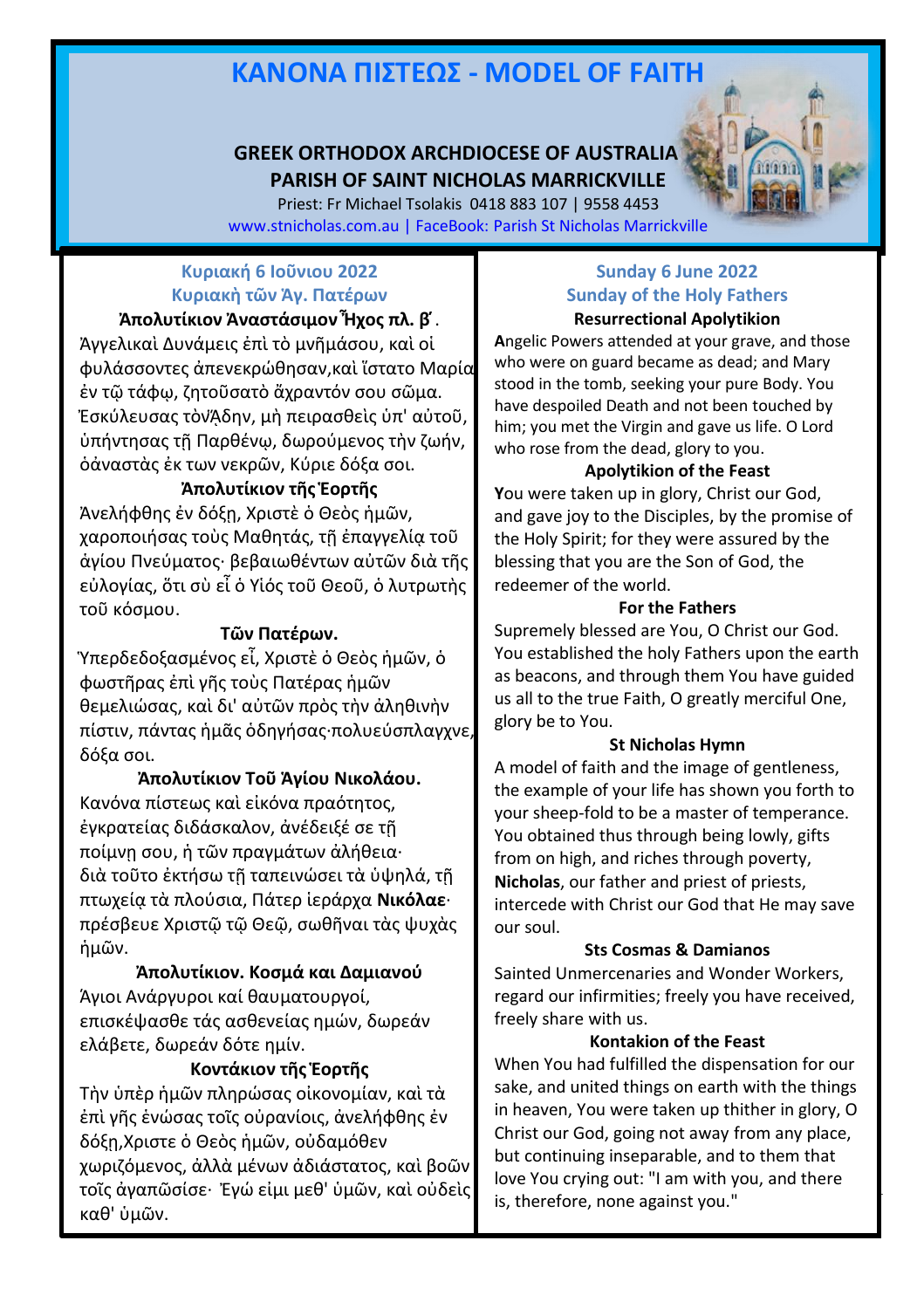### **ΑΠΟΣΤΟΛΟΣ Πράξεων τῶν Ἀποστόλων (κ ́, 16-18, 28-36)**

Ἐν ταῖς ἡμεραῖς ἐκείναις, ἔκρινεν ὁ Παῦλος παραπλεῦσαι τὴν Ἔφεσον, ὅπως μὴ γένηται αὐτῷ χρονοτριβῆσαι ἐν τῇ Ἀσίᾳ· ἔσπευδεν γάρ, εἰ δυνατὸν ἦν αὐτῷ, τὴν ἡμέραν τῆς Πεντηκοστῆς γενέσθαι εἰς Ἱεροσόλυμα. Ἀπὸ δὲ τῆς Μιλήτου πέμψας εἰς Ἔφεσον μετεκαλέσατο τοὺς πρεσβυτέρους τῆς ἐκκλησίας. Ὡς δὲ παρεγένοντο πρὸς αὐτόν, εἶπεν αὐτοῖς, προσέχετε οὖν ἑαυτοῖς καὶ παντὶ τῷ ποιμνίω, ἐν ὧ ὑμᾶς τὸ πνεῦμα τὸ ἄγιον ἔθετο ἐπισκόπους, ποιμαίνειν τὴν ἐκκλησίαν τοῦ κυρίου καὶ θεοῦ, ἣν περιεποιήσατο διὰ τοῦ ἰδίου αἵματος. Ἐγὼ γὰρ οἶδα τοῦτο, ὅτι εἰσελεύσονται μετὰ τὴν ἄφιξίν μου λύκοι βαρεῖς εἰς ὑμᾶς, μὴ φειδόμενοι τοῦ ποιμνίου· καὶ ἐξ ὑμῶν αὐτῶν ἀναστήσονται ἄνδρες λαλοῦντες διεστραμμένα, τοῦ ἀποσπᾷν τοὺς μαθητὰς ὀπίσω αὐτῶν. Διὸ γρηγορεῖτε, μνημονεύοντες ὅτι τριετίαν νύκτα καὶ ἡμέραν οὐκ ἐπαυσάμην μετὰ δακρύων νουθετῶν ἕνα ἕκαστον. Καὶ τὰ νῦν παρατίθεμαι ὑμᾶς, ἀδελφοί, τῷ θεῷ καὶ τῷ λόγῳ τῆς χάριτος αὐτοῦ, τῷ δυναμένῳ ἐποικοδομῆσαι, καὶ δοῦναι ὑμῖν κληρονομίαν ἐν τοῖς ἡγιασμένοις πᾶσιν. Ἀργυρίου ἢ χρυσίου ἢ ἱματισμοῦ οὐδενὸς ἐπεθύμησα. Αὐτοὶ γινώσκετε ὅτι ταῖς χρείαις μου καὶ τοῖς οὖσιν μετ' ἐμοῦ ὑπηρέτησαν αἱ χεῖρες αὗται. Πάντα ὑπέδειξα ὑμῖν, ὅτι οὕτως κοπιῶντας δεῖ ἀντιλαμβάνεσθαι τῶν ἀσθενούντων, μνημονεύειν τε τῶν λόγων τοῦ κυρίου Ἰησοῦ, ὅτι αὐτὸς εἶπεν, Μακάριόν ἐστιν μᾶλλον διδόναι ἢ λαμβάνειν. Καὶ ταῦτα εἰπών, θεὶς τὰ γόνατα αὐτοῦ, σὺν πᾶσιν αὐτοῖς προσηύξατο.

### **EPISTLE Acts of the Apostles (20:16-18, 28-36)**

IN THOSE DAYS, Paul had decided to sail past Ephesos, so that he might not have to spend time in Asia; for he was hastening to be at Jerusalem, if possible, on the day of Pentecost. And from Miletos he sent to Ephesos and called to him the elders of the church. And when they came to him, he said to them: "Take heed to yourselves and to all the flock, in which the Holy Spirit has made you overseers, to care for the church of God which he obtained with the blood of his own Son. I know that after my departure fierce wolves will come in among you, not sparing the flock; and from among your own selves will arise men speaking perverse things, to draw away the disciples after them. Therefore be alert, remembering that for three years I did not cease night or day to admonish every one with tears. And now I commend you to God and to the word of his grace, which is able to build you up and to give you the inheritance among all those who are sanctified. I coveted no one's silver or gold or apparel. You yourselves know that these hands ministered to my necessities, and to those who were with me. In all things I have shown you that by so toiling one must help the weak, remembering the words of the Lord Jesus, how he said, 'it is more blessed to give than to receive.' " And when he had spoken thus, he knelt down and prayed with them all.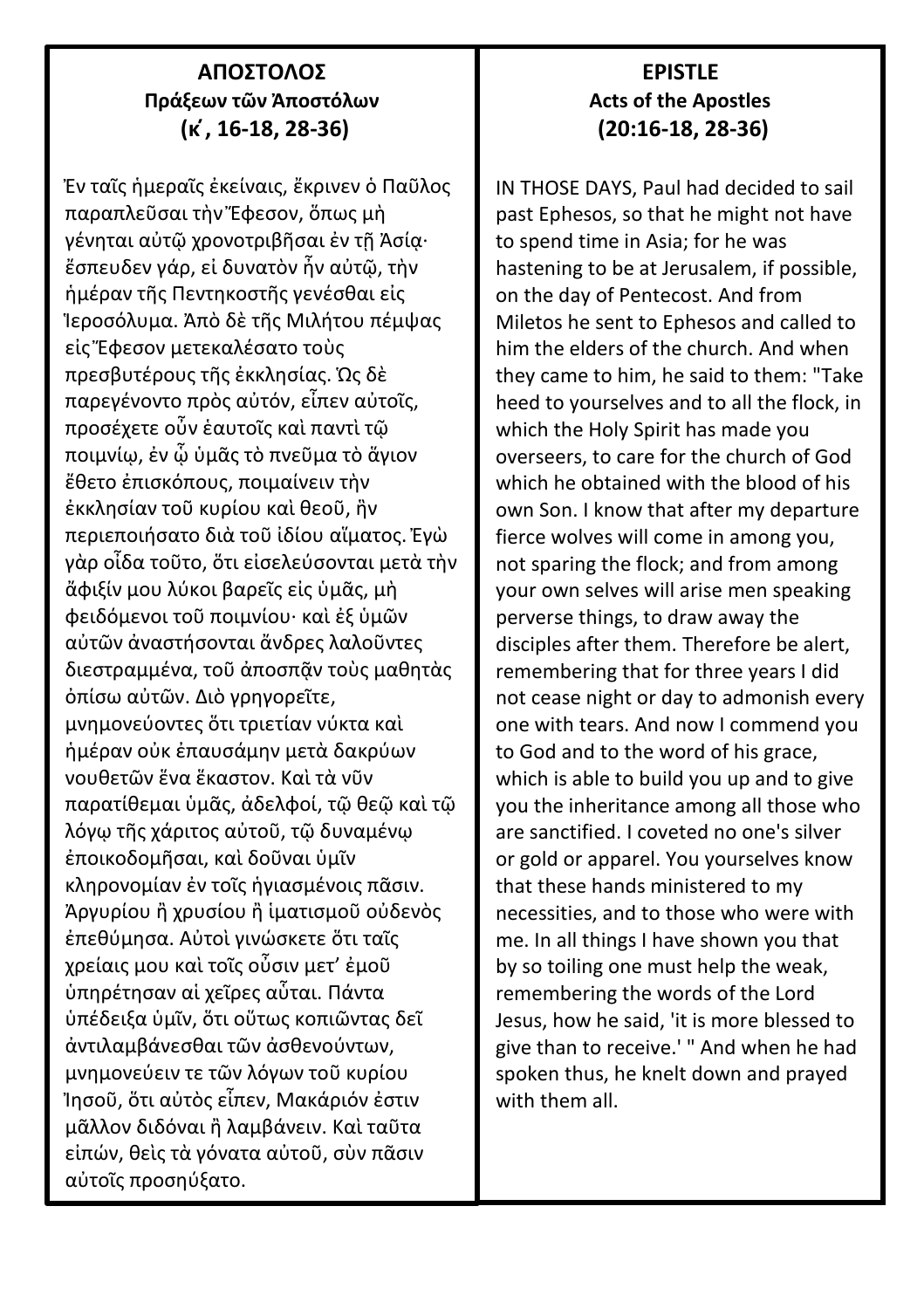### **Ἐκ τοῦ κατὰ Ἰωάννην ἁγίου Εὐαγγελίου (ι ζʹ, 1-13)**

Τῷ καιρῷ ἐκείνῳ, ὁ ᾿Ιησοῦς, καὶ ἐπῆρε τοὺς ὀφθαλμοὺς αὐτοῦ εἰς τὸν οὐρανὸν καὶ εἶπε· πάτερ, ἐλήλυθεν ἡ ὥρα· δόξασόν σου τὸν υἱόν, ἵνα καὶ ὁ υἱός σου δοξάσῃ σε, καθὼς ἔδωκας αὐτῷ ἐξουσίαν πάσης σαρκός, ἵνα πᾶν ὃ δέδωκας αὐτῶ δώση αὐτοῖς ζωὴν αἰώνιον. αὕτη δέ ἐστιν ἡ αἰώνιος ζωή, ἵνα γινώσκωσί σε τὸν μόνον ἀληθινὸν Θεὸν καὶ ὃν ἀπέστειλας ᾿Ιησοῦν Χριστόν. ἐγώ σε ἐδόξασα ἐπὶ τῆς γῆς, τὸ ἔργον ἐτελείωσα ὃ δέδωκάς μοι ἵνα ποιήσω· καὶ νῦν δόξασόν με σύ, πάτερ, παρὰ σεαυτῶ τῆ δόξη ἧ εἶχον πρὸ τοῦ τὸν κόσμον εἶναι παρὰ σοί. ᾿Εφανέρωσά σου τὸ ὄνομα τοῖς ἀνθρώποις οὓς δέδωκάς μοι ἐκ τοῦ κόσμου. σοὶ ἦσαν καὶ ἐμοὶ αὐτοὺς δέδωκας, καὶ τὸν λόγον σου τετηρήκασι. νῦν ἔγνωκαν ὅτι πάντα ὅσα δέδωκάς μοι παρὰ σοῦ ἐστιν· ὅτι τὰ ῥήματα ἃ δέδωκάς μοι δέδωκα αὐτοῖς, καὶ αὐτοὶ ἔλαβον, καὶ ἔγνωσαν ἀληθῶς ὅτι παρὰ σοῦ ἐξῆλθον, καὶ ἐπίστευσαν ὅτι σύ με ἀπέστειλας. ᾿Εγὼ περὶ αὐτῶν ἐρωτῶ· οὐ περὶ τοῦ κόσμου ἐρωτῶ, ἀλλὰ περὶ ὧν δέδωκάς μοι, ὅτι σοί εἰσι, καὶ τὰ ἐμὰ πάντα σά ἐστι καὶ τὰ σὰ ἐμά, καὶ δεδόξασμαι ἐν αὐτοῖς. καὶ οὐκέτι εἰμὶ ἐν τῷ κόσμῳ, καὶ οὗτοι ἐν τῷ κόσμῳ εἰσί, καὶ ἐγὼ πρὸς σὲ ἔρχομαι. πάτερ ἅγιε, τήρησον αὐτοὺς ἐν τῷ ὀνόματί σου ᾧ δέδωκάς μοι, ἵνα ὦσιν ἓν καθὼς ἡμεῖς. ὅτε ἤμην μετ᾽ αὐτῶν ἐν τῷ κόσμῳ, ἐγὼ ἐτήρουν αὐτοὺς ἐν τῷ ὀνόματί σου· οὓς δέδωκάς μοι ἐφύλαξα, καὶ οὐδεὶς ἐξ αὐτῶν ἀπώλετο εἰ μὴ ὁ υἱὸς τῆς ἀπωλείας, ἵνα ἡ γραφὴ πληρωθῇ. νῦν δὲ πρὸς σὲ ἔρχομαι, καὶ ταῦτα λαλῶ ἐν τῷ κόσμῳ ἵνα ἔχωσι τὴν χαρὰν τὴν ἐμὴν πεπληρωμένην ἐν αὐτοῖς.

### **Holy Gospel according to St John (17: 1-13)**

At that time, Jesus lifted up his eyes to heaven and said, "Father, the hour has come; glorify your Son that the Son may glorify you, since you have given him power over all flesh, to give eternal life to all whom you have given him. And this is eternal life, that they know you the only true God, and Jesus Christ whom you have sent. I glorified you on earth, having accomplished the work which you gave me to do; and now, Father, you glorify me in your own presence with the glory which I had with you before the world was made.

"I have manifested your name to the men whom you gave me out of the world; yours they were, and you gave them to me, and they have kept your word. Now they know that everything that you have given me is from you; for I have given them the words which you gave me, and they have received them and know in truth that I came from you; and they have believed that you did send me. I am praying for them; I am not praying for the world but for those whom you have given me, for they are mine; all mine are yours, and yours are mine, and I am glorified in them. And now I am no more in the world, but they are in the world, and I am coming to you. Holy Father, keep them in your name, which you have given me, that they may be one, even as we are one. While I was with them, I kept them in your name, which you have given me; I have guarded them, and none of them is lost but the son of perdition, that the scripture might be fulfilled. But now I am coming to you; and these things I speak in the world, that they may have my joy fulfilled in themselves."